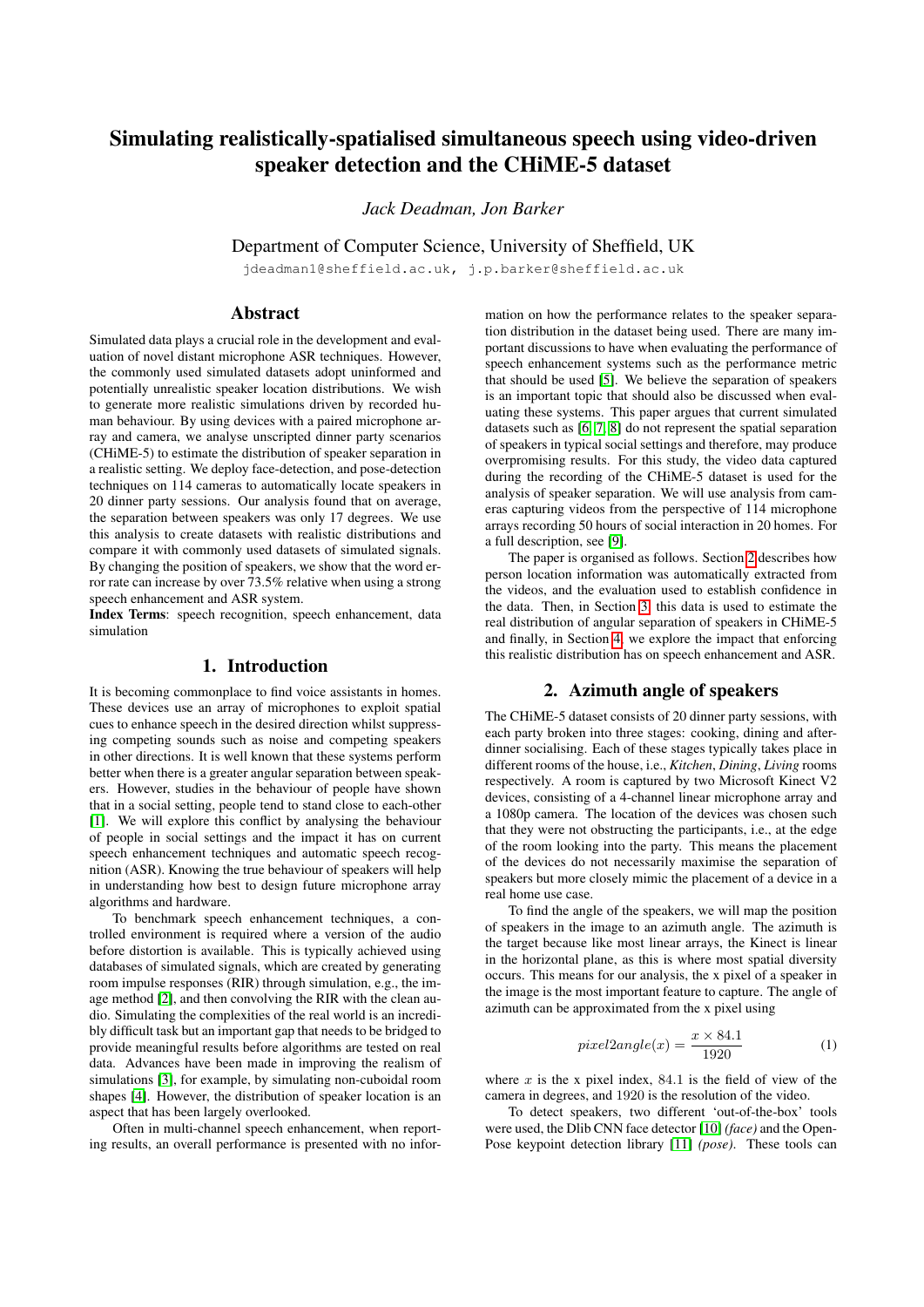both be regarded as state of the art but have different strengths and weaknesses. The face detection system is only able to locate a person if they are facing the camera or their profile view is visible. The pose detection system is able to locate people turned away from the camera but suffers from more false detections. These detection systems were run on each of the frames in the 114 videos in isolation.

#### 2.1. Creating hand-annotated ground truth

To establish the confidence in these tools, two different ground truth annotations were created. First, isolated frames were annotated by sampling every five minutes in all the videos in the development set and then annotating a bounding box around the speaker's face as well as annotating the position of the mouth<sup>[1](#page-1-1)</sup>. Second, annotations were created by a separate tool which allows an annotator to use a mouse to track a person as they move by following their mouth position. This tool allowed for far more data to be annotated at the expense of reduced accuracy. This process was repeated for all four speakers and three cameras in one session of the development set.

#### 2.2. Evaluation of detection

Performance of the detection systems was evaluated using two evaluation metrics, which both use the frame annotations.

- 1. How well does it find people? *(Detection)*
- 2. When it detects a person, how accurate are the detections? *(Accuracy)*

Detection For *face*, a detection is considered correct if the intersection over union score is above 30%. For *pose*, a detection is correct if the nose position is within 53 pixels<sup>[2](#page-1-2)</sup> of the annotated mouth position. The nose is used as this is the closest keypoint to the mouth provided by the pose detection system.

The detections are paired up with the ground-truth such that the maximum score is provided; this is legitimate because we are not evaluating the speaker assignment. The results are shown on the left-hand side of Table [1.](#page-1-3) The face-detection system finds fewer people than *pose* as it fails when people are facing away from the camera. However, high precision means we can be fairly confident that it is finding true faces. *Pose* complements these errors as it misses fewer people but yields more false-positives. Note, a low recall will not hinder the separation analysis that follows as long as the position of persons missed is at random with respect to screen position (see Section [3\)](#page-1-0).

Accuracy Next, we look at the accuracy of these detections by measuring the horizontal and vertical distance in pixels to the mouth,  $X$  and  $Y$  (Table [1,](#page-1-3) rhs). For the face detection system this was estimated as a point on the horizontal centre of the bounding box and 74%[3](#page-1-4) down from the top, and for the *pose* detection system the nose keypoint position was used as an estimate of the mouth. The same assignment process is used as before. The results show that both detection systems can locate the mouth with around 1 degree of error (1 degree  $\approx 23$  pixels) on average. (Note, in one device an oddly placed mirror mislead the detection systems leading to many large unrepresentative errors. This effect was not seen in any of the other 113 cameras and so was treated as an outlier and the device was removed from the evaluation.)

<span id="page-1-3"></span>Table 1: *Results are shown from eight devices in two different sessions. (Pr: Precision, Re: Recall, F1: F-Score). 558 faces have been hand-annotated. Video resolution:* 1920 × 1080*. Accuracies are mean* ± *standard error.*

| <b>Detection</b> |                                                                                |  | Accuracy (px) |  |  |
|------------------|--------------------------------------------------------------------------------|--|---------------|--|--|
|                  | Pr. Re. $F_1$   X Y Euclid.                                                    |  |               |  |  |
|                  | Face 98.7% 36.6% 52.5% 23±2 18±1 32±2<br>Pose 94.1% 60.5% 72.9% 24±3 27±2 40±4 |  |               |  |  |
|                  |                                                                                |  |               |  |  |

<span id="page-1-5"></span>

Figure 1: *Comparison of separation distributions when randomly sampling with using active speakers.*

## 3. Analysis of spatial separation

<span id="page-1-0"></span>We now wish to use the angular position estimates from the previous section to estimate angular separation between *active speakers*. The CHiME-5 transcript can be used to recover speaker activity state of identified speakers, but we only know speaker identity for the small annotated video subset. We will, therefore, assume that separation is independent of speaker activity state after first testing this on the annotated subset.

For each video frame in which two or more active speakers are detected by the *face* system, we pick two at random and compute their angular separation. Note, this approach is valid even considering the low recall of the detector assuming the missed detections are missed at random with respect to location. This is then repeated but now sampling pairs of people regardless of speaking activity state. The resulting distributions are compared in Figure [1.](#page-1-5) The similarity of the distributions suggests that person separation is largely independent of speaking state. This may seem unusual, i.e., people speaking at the same time might be expected to be closer together. However, overlapping speakers may be from competing conversations, and inactive speakers are still 'socially engaged' and therefore standing at conversational distances from each other. The figure also highlights the variety in the distributions between the different devices. The distributions have clear distinct peaks indicating speakers are often in the same locations.

<span id="page-1-2"></span><span id="page-1-1"></span><sup>1</sup>https://github.com/jackdeadman/video-annotation-tools

<sup>&</sup>lt;sup>2</sup>Threshold chosen by fitting a two-component Gaussian mixture model on the paired data.

<span id="page-1-4"></span><sup>&</sup>lt;sup>3</sup>The ratio which minimises the Y distance.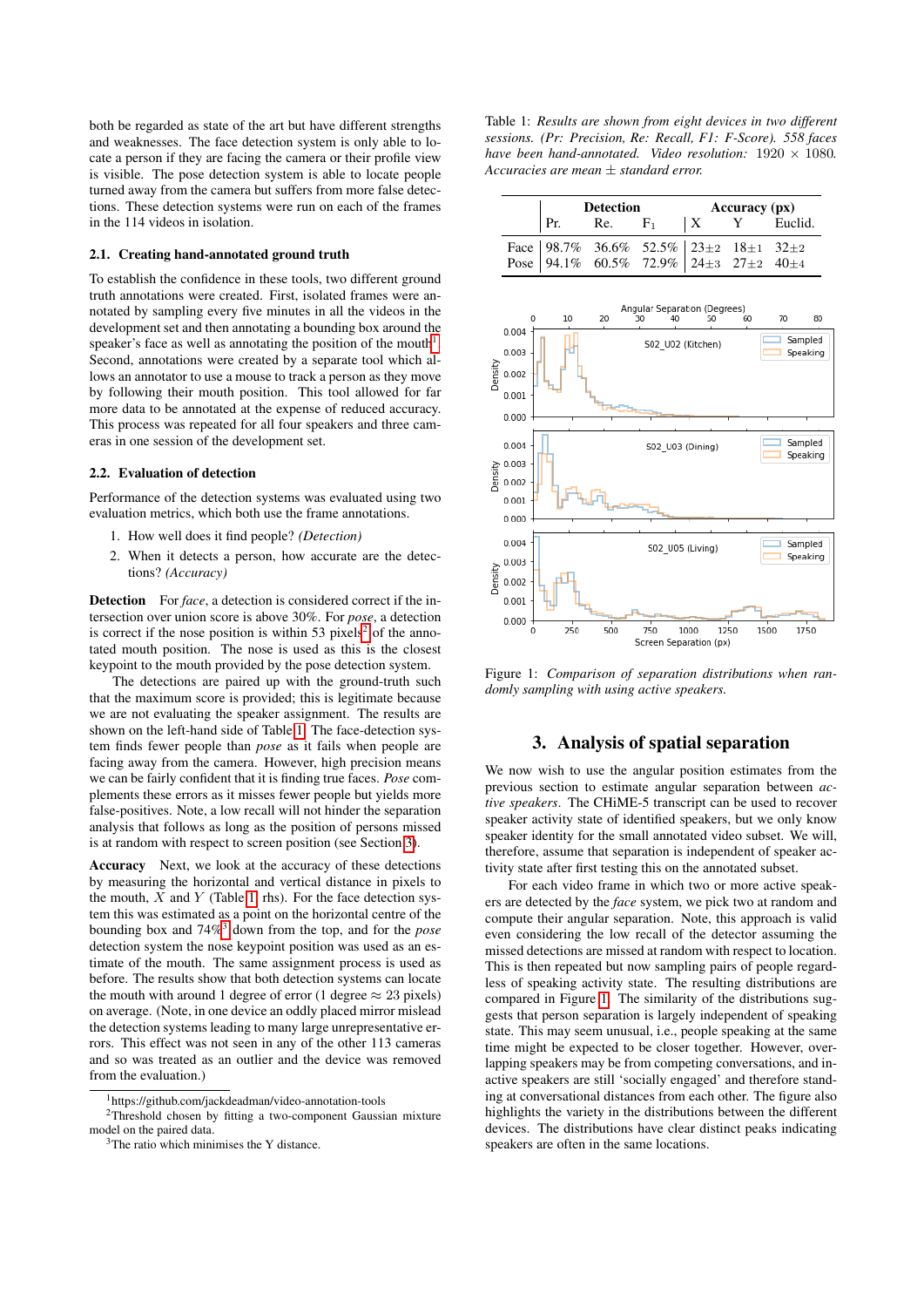<span id="page-2-1"></span>

Figure 2: *Comparison of the separation distributions created from the two detection techniques.*

We can now measure person separation across all 114 cameras without regard for speaker activity state and take this as a proxy for overlapped speaker separation. Analysis is repeated with both *face* and *pose* detectors (Figure [2\)](#page-2-1). Even though the two systems have complementary errors, the resulting distributions are similar. Both distributions show that few detections have a separation around 0 pixels. This observation is likely due to the fact the detection systems are not able to detect a person if that person is being occluded by another person, rather than being directly caused by any specific human behaviour.

In Table [2](#page-2-2) the overall statistics for the dataset are shown. The mean and standard deviation for the position results are the averages of the mean and standard deviation of each of the sessions. We average over sessions as the initial placement of the device will affect these statistics. Both the detection systems have a slight skew but significant to the left, indicating a bias in the detection systems. Both detection systems show how small the separation angle is between the speakers, with both showing similar separation angles even though the two different approaches have different characteristic.

<span id="page-2-2"></span>Table 2: *Position and separation of speakers throughout the dinner parties. The centre of the screen is 0 pixels/degrees. Results are average* ± *standard deviation.*

|      | <b>Position</b>                                                                                                     | <b>Separation</b>                             |  |  |
|------|---------------------------------------------------------------------------------------------------------------------|-----------------------------------------------|--|--|
|      |                                                                                                                     | Screen (px) Angle (°)   Screen (px) Angle (°) |  |  |
| Pose |                                                                                                                     |                                               |  |  |
| Face | $\begin{array}{ rcll } -23\pm323& -1\pm14& 380\pm268& 17\pm12\\ -35\pm302& -2\pm13& 427\pm274& 19\pm12 \end{array}$ |                                               |  |  |

# 4. Analysis of simulated datasets

<span id="page-2-0"></span>Having estimated the distribution of the speakers throughout CHiME-5, we can compare this with the distribution of simulated datasets. WSJ0-2mix [\[12\]](#page-4-11) is a commonly-used dataset for source separation, with a spatialised version introduced in [\[7\]](#page-4-6). The position of two people is randomly sampled inside a shoebox room with a constraint that speakers cannot be too close to the microphone array and not too close to each other. The latter constraint yields some not immediately obvious consequences. In Figure [3](#page-2-3) (left) we compare a proposed dataset where we sample positions according to the distribution we analysed, a recent

<span id="page-2-3"></span>

Figure 3: *Comparison of the angular separation in simulated datasets. We compare the datasets SMS WSJ [\[6\]](#page-4-5) and WSJ0- 2mix spatialised [\[7\]](#page-4-6) with adapted versions of their setup.*

dataset SMS\_WSJ [\[6\]](#page-4-5) and WSJ0-2mix spatialised. Here we can see the overlaps between the proposed distribution and the two datasets are surprisingly small. The minimum distance constraint in WSJ0-2mix spatialised means that few samples in the dataset have a low separation angle. The proposed dataset was created by exploiting the observation that the speaker positions from the device are normally distributed, therefore to generate the dataset the position standard deviation of 14 degrees was used to approximate the separation distribution indirectly.

To illustrate the importance of reporting the angular separation we, will compare the performance of identical speech separation and recognition systems when tested on the same dataset but with only the speaker position distribution changing. We report source separation metrics and word error rate (WER).

#### 4.1. Experimental setup

Experiments use the baseline system described in [\[6\]](#page-4-5), namely, a complex angular central Gaussian mixture model (cACGMM) [\[13\]](#page-4-12) mask estimator is used with a Minimum Variance Distortionless Response (MVDR) beamformer and a factorised timedelayed neural network (TDNN-F) based acoustic model. For the first set of experiments measure how the baseline performance changes when the SMS\_WSJ dataset enforces a realistic spatial distribution. In the original setup, the target speaker was placed in the room by randomly sampling a distance and an angle from the microphone array, and a competing speaker is placed at a uniformly sampled angular distance. To generate the two speaker positions for the 'realistic' distribution, an angle is uniformly sampled around the array. Using a Gaussian distribution with a standard deviation of 14 degrees and a mean set by that chosen direction, the two speaker directions are sampled. The speaker distances are then chosen by sampling uniformly from 1-2 metres, i.e., the same as SMS WSJ. The remaining random parameters are identical to SMS WSJ. This does not necessarily create a realistic setup because in CHiME-5 the arrays were placed at the edge of the room and here they are placed in the centre of the room. However, it does let us see how the performance of the system changes when speakers have the separation that was present in the real data.

The second set of experiments compares the WSJ0-2mix spatialised setup *(wsj0-original)*, with a variation of the setup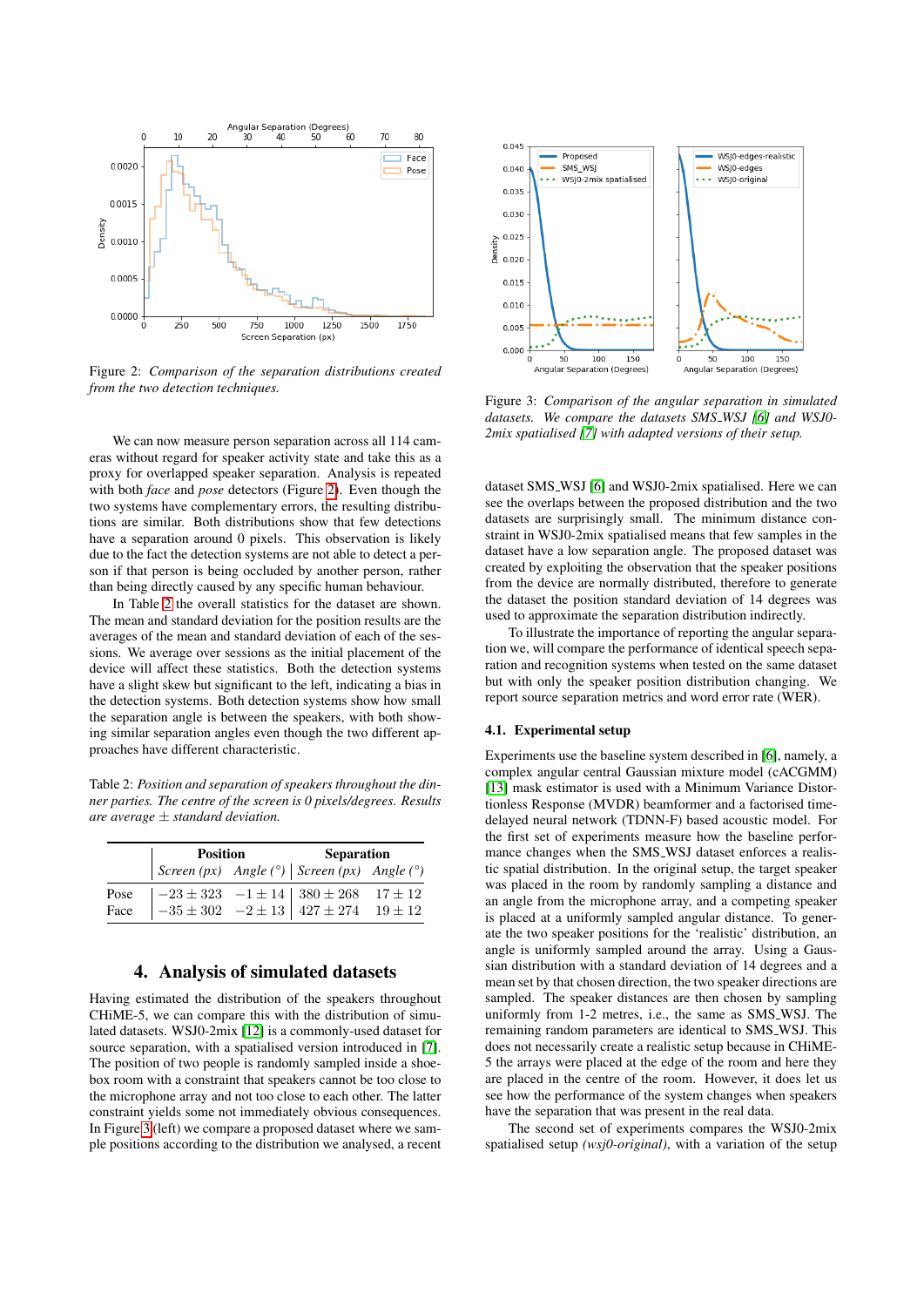<span id="page-3-0"></span>Table 3: *Results from changing the positions of people in the SMS WSJ database. Oracle results are shown in grey.*

| <b>Mask</b> | Enh.        | Data       |        | SDR PESQ | STOI | <b>WER</b> |
|-------------|-------------|------------|--------|----------|------|------------|
| cACGMM      | <b>MVDR</b> | Prop.      | 9.0    | 1.85     | 0.74 | 31.49      |
| cACGMM      | <b>MVDR</b> | <b>SMS</b> | 12.3   | 2.07     | 0.82 | 18.15      |
| cACGMM      | Mask        | Prop.      | 7.1    | 1.73     | 0.71 | 49.09      |
| cACGMM      | Mask        | <b>SMS</b> | 9.5    | 1.83     | 0.78 | 40.01      |
| None        | $Ch=0$      | Prop.      | $-0.4$ | 1.49     | 0.66 | 78.93      |
| None        | $Ch=0$      | <b>SMS</b> | $-0.4$ | 1.50     | 0.66 | 78.73      |
| <b>IBM</b>  | <b>MVDR</b> | Prop.      | 10.4   | 1.88     | 0.77 | 21.23      |
| <b>IBM</b>  | <b>MVDR</b> | <b>SMS</b> | 12.9   | 2.06     | 0.83 | 14.23      |

where we place the microphones at the edge of the room *(wsj0 edges)*, in both cases speakers are positioned uniformly in the room with constraints on minimum distances. These are then compared with a setup with the microphones at the edges but with the realistic distribution enforced. This uses the same angle generation method as the previous experiment but with a distance sampled from 1-3 metres *(wsj0-edges-realistic)*. The comparison of the distribution created from this setup is shown in Figure [3](#page-2-3) (right). Placing the microphones at the edge of the room resulted in a distribution closer to the real data, but the tail is still far larger than that observed in the real data. Note the distribution of this realistic setup is slightly different from the distribution created in the previous setup. This is due to the resampling of points when they are outside of the room.

### 4.2. Results

The results from changing the placement of sources in SMS\_WSJ are shown in Table [3.](#page-3-0) We can see that by only changing the location of speakers the WER of the cACGMM system increases by over 13% absolute (73.5% relative) when using the MVDR beamformer, this is a system that contains similar components to the best performing systems on the CHiME-5 dataset [\[14,](#page-4-13) [15\]](#page-4-14). If a system can be made that is more robust to smaller separation angles, then there is huge potential to creating an overall better-performing ASR system. The oracle Ideal Binary Mask (IBM) comparison shows that even with perfect knowledge, the beamformer approach performs significantly worse with the new dataset. Multi-channel approaches that do not use a beamformer may offer a solution to this [\[7,](#page-4-6) [16\]](#page-4-15); however, they rely on closely matched training data.

Finally, the results from converting the WSJ0-2mix spatialised setup to be a more realistically distributed dataset are presented in Table [4](#page-3-1) using the cACGMM MVDR system. Here we only show source separation results as the baseline acoustic model would be mismatched with the data from this setup, and the dataset does not provide an agreed-upon training set for acoustic model training. Surprisingly, placing the microphones at the edge of the room does not make the dataset anymore challenging than the original setup, the performances are fairly comparable. Once the more realistic distribution is enforced, then we see that the dataset becomes slightly more challenging. Interestingly, the performances are fairly comparable, which is surprising considering the separation differences. Unlike SMS WSJ, WSJ0-2mix spatialised does not contain any background noise which could explain this similar performance.

Table 4: *Source separation results*

<span id="page-3-1"></span>

| <b>Dataset</b>       |       | <b>SDR PESO STOI</b> |      |
|----------------------|-------|----------------------|------|
| WSJ0-original        | 15.1  | 2.50                 | 0.83 |
| WSJ0-edges           | 15.2. | 2.61                 | 0.82 |
| WSJ0-edges-realistic | 14.5  | 2.28                 | 0.71 |

# 5. Discussion

Often the methodology for generating speaker positions in generated datasets is to make it completely random, but as discussed throughout this work, this is not realistic. Constraints such as enforcing a minimum distance between sources seem sensible at first but can yield unrealistic distributions. Without reporting either the separation distribution of the dataset or the performance of the source separation system with respect to the separation angle, it is difficult to compare results across different works, as we have shown the WER can change by over 73.5% relative by only changing the location of sources. We suggest that when generating simulated evaluation data to err towards sources being closer together rather than using a uniform distribution in order to more closely match real data. This work has focused on just one parameter of simulation design, however, other equally important parameters are often overlooked such as directivity patterns (i.e., the direction speakers are facing), the distance they are away from the microphone and the degree of speaker overlap [\[17\]](#page-4-16).

## 6. Conclusions and future work

In this paper, we have employed automatic ways to estimate the angular distribution of speakers in a multi-speaker distant microphone scenario using face-detection and pose-detection techniques. We established confidence in these techniques by creating hand labels with the objective to evaluate the effectiveness of the tool on isolated frames and over the entire session. Using this analysis, we showed that in the CHiME-5 scenario where the camera has a field of view of 84.1 degrees, the speakers that are visible have an average angular separation of 17 degrees. We compared this distribution to common simulated datasets that are used to benchmark the state-of-the-art in speech enhancement and found there is a large disparity. We then showed that this disparity could have consequences for the research community, such as leading research down the wrong path by pursuing systems that optimise unrealistic angular separations.

In this work, we have analysed speaker position from the perspective of devices. This work is currently being extended to use the overlapping cameras in the CHiME-5 dataset to triangulate positions of speakers in the room, allowing the *distance* from the microphones to be estimated. Tracking techniques are also being explored to use the continuity between frames. Further to this, ways to integrate the video information into speech enhancement and ASR are being explored, but as highlighted in the analysis this is a challenging task as the modality often has missing information, e.g., people are not always facing the camera. The video data is not public, however, we are making the extracted detections and ground truth labels available $4$ .

<span id="page-3-2"></span><sup>4</sup>https://jackdeadman.github.io/chime5video